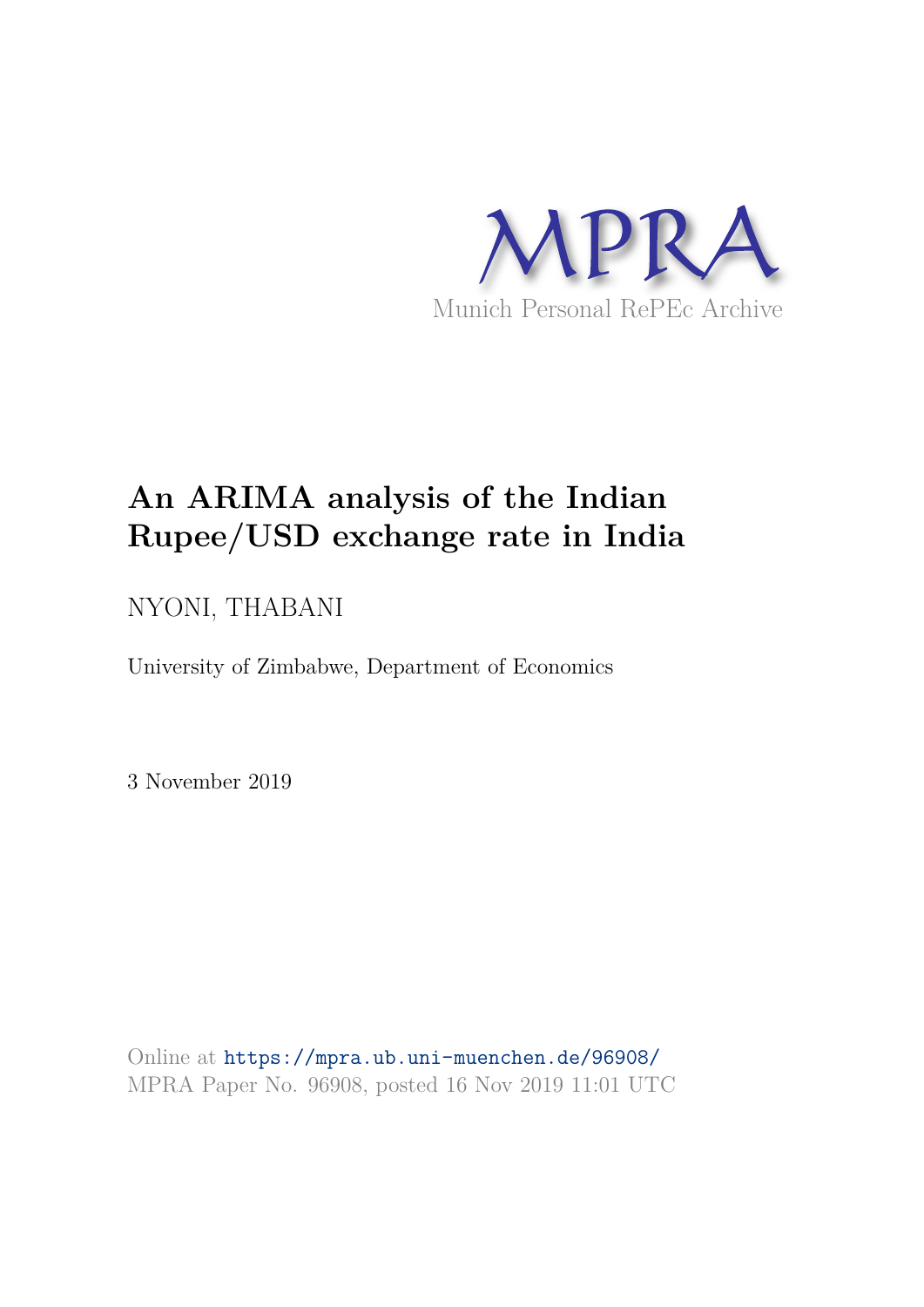# **AN ARIMA ANALYSIS OF THE INDIAN RUPEE/USD EXCHANGE RATE IN INDIA**

**Thabani NYONI<sup>1</sup>** *<sup>1</sup>Faculty of Social Studies Department of Economics University of Zimbabwe Harare, Zimbabwe, Email: nyonithabani35@gmail.com* 

#### *ABSTRACT*

**Keywords** ARIMA Exchange rate Forecasting India. Indian Rupee/USD

**JEL Classification:**  C53, E37, E47, F31, F37, O24 This study uses annual time series data on the Indian Rupee / USD exchange rate from 1960 to 2017, to model and forecast exchange rates using the Box-Jenkins ARIMA technique. Diagnostic tests indicate that R is an I (1) variable. Based on Theil's U, the study presents the ARIMA (0, 1, 6) model, the diagnostic tests further show that this model is quite stable and hence acceptable for forecasting the Indian Rupee / USD exchange rates. The selected optimal model the ARIMA (0, 1, 6) model shows that the Indian Rupee / USD exchange rate will appreciate over the period 2018 – 2022, after which it will depreciate slightly until 2027. The main policy prescription emanating from this study is that the Reserve Bank of India (RBI) should devalue the Rupee, firstly to restore the much needed exchange rate stability, secondly to encourage local manufacturing and thirdly to promote foreign capital inflows.

# **Contribution/Originality:**

This paper's primary contribution is finding that the Indian Rupee/USD exchange rate will appreciate over the period 2018 – 2022, after which it will depreciate slightly until 2027.

# **1. INTRODUCTION**

Exchange rate is an important variable which influences decisions taken by the participants of the foreign exchange market, namely investors, importers, exporters, bankers, financial institutions, business, tourists and policy makers both in the developing and developed world as well (Dua and Ranjan, 2011). Forecasting of the exchange rate is essential for practitioners and researchers in the spree of international finance, particularly in the case of exchange rate which is floating (Hu, 1999). Since the breakdown of the Bretton Woods System of fixed exchange rate in 1973, the difficulty and desirability of obtaining reliable forecasts of exchange rates was highly demanding to earn income from speculative activities, to determine optimal government policies as well as to make business decisions (Newaz, 2008). The foreign exchange market in India is believed to have begun in 1978 when the government allowed banks to trade foreign exchange with each other. Today, it is almost unnecessary to reiterate the observation that globalization and liberalization have significantly enhanced the scope for the foreign exchange market in India. The Indian exchange rate is regime, as noted by Goyal (2018) is a managed float, where the central bank allows markets to discover the equilibrium level but only intervenes to prevent excessive volatility.

# *1.1. Research Objectives*

- i. To develop an optimal ARIMA model for the analysis of the Indian Rupee / USD exchange rate.
- ii. To check whether the Random Walk Model out performs other ARIMA processes in forecasting the Indian Rupee / USD exchange rate.
- iii. To predict the Indian Rupee / USD exchange rate over the period  $2018 2027$

# *1.2. Statement of the Problem*

Foreign exchange markets are filled with uncertainty (Canova and Marrinan, 1993). Foreign exchange traders are constantly looking for ways to protect themselves against these uncertainties and unwanted fluctuations due to the effect that they have on the economic outlook of a country (Gali and Monacelli, 2005). There is no doubt; exchange rate stability contributes to the development of a safe macroeconomic environment which leads to growth and investment (Ames *et al.*, 2001). A number of forecasting techniques have been developed and yet the much needed exchange rate stability has not materialized (Tudela, 2004). It is important to understand how the exchange rate mechanism works and contributions can be made to any forecasting model so as to reach the desired level of confidence and trust the market needs (Grauwe and Schnabl, 2008). The importance of forecasting exchange rates in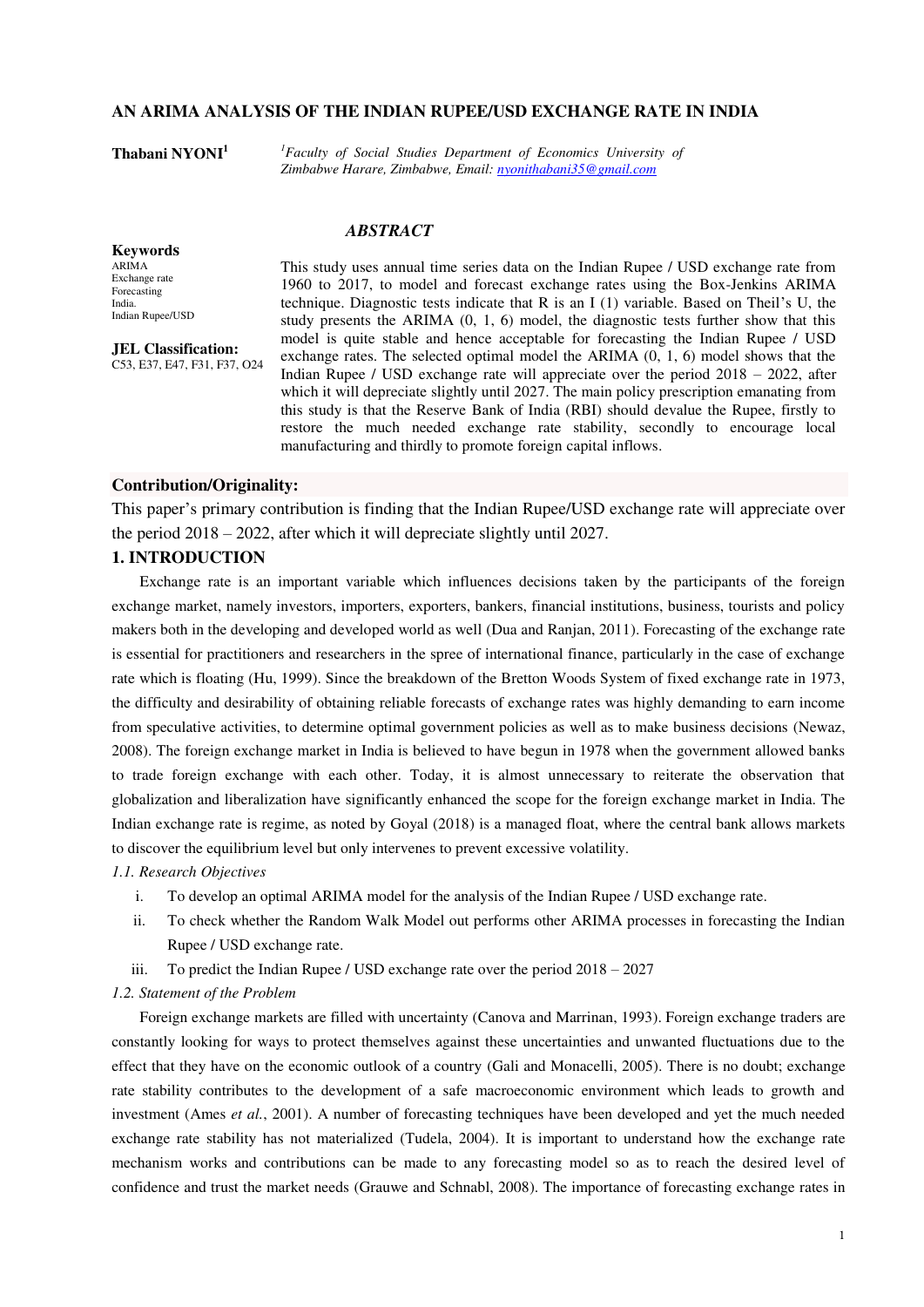practical aspect is that an accurate forecast can render valuable information to the investors, firms and central banks for use in allocation of assets, in hedging risk and in policy formulation (Tindaon, 2015). The modeling and forecasting of the Indian Rupee / USD Exchange Rate is expected to go a long way in improving policy formulation in India.

## **2. LITERATURE REVIEW**

# *2.1. Theoretical Literature Review*

There are a number of theories of exchange rate determination, applied in exchange rate forecasting; in this study we will only consider three of them:

#### *2.2. The Purchasing Power Parity (PPP) Model*

The PPP framework, officially named and popularized by Cassel (1918) is an exchange rate model which is based on the famous "law of one price" and explains the movements of the exchange rate between two countries' currencies by the changes in the countries' price levels. The basic argument is that the goods-market arbitrage mechanism will move the exchange rate to equalize prices in the two countries. For example, if the United States (US) goods are more expensive than those in India, consumers in the US and India may tend to purchase more Indian goods. The increased demand for Indian goods will drive the Indian Rupee to appreciate with respect to the USD until the dollar-denominated prices of the US goods and Indian goods are equalized. The PPP model can be expressed as follows:

$$
Ine_t = Inp_t - Inp_t \tag{1}
$$

where  $e_t$  is the nominal exchange rate,  $p_t$  and  $p_t^*$  are domestic and foreign prices respectively. Equation (1) is reffered to as the relative version of the PPP model, since price indices instead of actual price levels are used in estimations. Equation (1) is a "weaker" variation of the PPP theory, hence the term relative PPP theory and is different from the absolute version of the PPP theory which is based on a strict interpretation of the law of one price. However, the absolute PPP theory is unlikely to hold, probably due to the existence of transport costs, imperfect information as well as distorting effects of tariffs and other forms of protectionism and yet the relative PPP theory arguably holds even in the presence of such distortions. It is almost unnecessary to note that equation (1) points to the notion that the exchange rate will adjust by the amount of the inflation differential between two economies. However, the applicability of the PPP theory in exchange rate determination is subject to a hot debate, for example, Enders (1988); Corbae and Ouliaris (1990) and Tronzano (1992) amongst other argue that the PPP theory performs poorly while, on the other side of the same coin, researchers such as Abuaf and Jorion (1990); Kim (1990); Patel (1990) and Taylor (1990) have found out that the PPP theory is applicable, especially in developed countries and can therefore forecast exchanges very well, especially for the long-run.

# *2.3. The Uncovered Interest Rate Parity (UIP) Model*

The UIP explains how the exchange rate moves according to the expected returns of holding assets in two different currencies. UIP ignores transaction costs and liquidity constraints and apparently gives an arbitrage mechanism that drives the exchange rate to a value that equalizes the returns on holding both the domestic and foreign assets. If the UIP holds, the arbitrage relationship gives the following expression:

$$
E_t (Ine_{t+h} - Ine_t) = i_t - i_t^* \tag{2}
$$

where  $E_t(Inc_{t+h} - Ine_t)$  is the market expectation of the exchange rate return from time *t* to time *t+h*, and  $i_t$ 

and  $i_{\tau}^{*}$  are interest rates of the domestic and foreign currencies respectively. Uncovered interest parity condition, as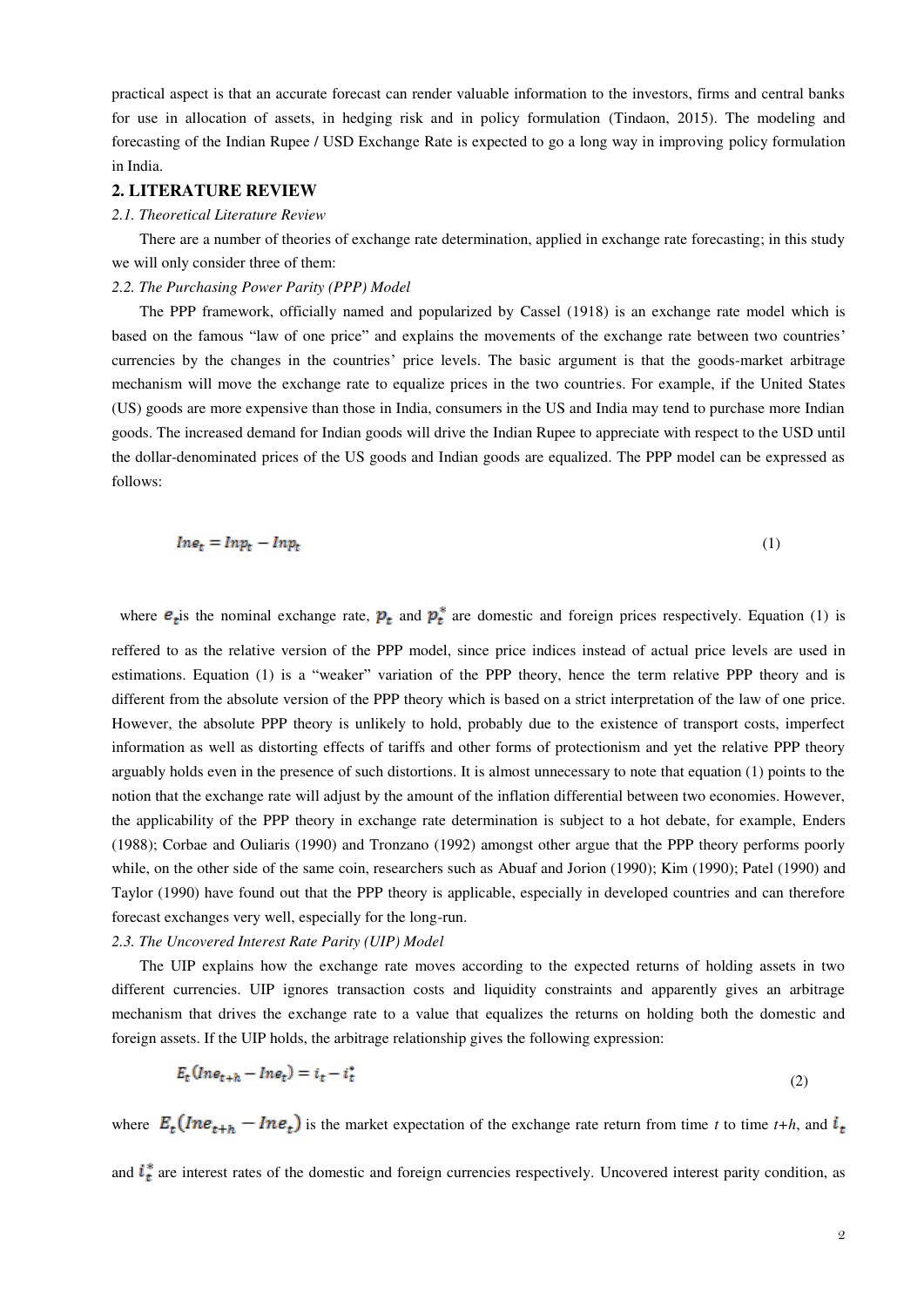presented in equation (2), implies that market arbitrage will move the exchange rate to the point at which the expected rate of return on investments denominated in either the home or foreign currency is the same, with the exception of a possible risk premium. Essentially, equation (2) rules out the possibility of excess profits in asset markets, in the sense that the interest rate differential between the home and foreign country equals the anticipated change in the exchange rate. The applicability of the UIP model in forecasting exchange rates has been shown by Meredith and Chinn (1998); Alexius (2001) and Cheung *et al.* (2004) who noted that the UIP model is basically capable for forecasting at longer horizons.

#### *2.4. The Sticky Price Monetary (SPM) Model*

The SPM model, postulated by Dornbusch (1976) and Frankel (1979) is basically an extension of the PPP model by replacing the price variables in equation (Abdullah *et al.*, 2017) with macroeconomic variables that capture money demand and over-shooting effects. Frankel (1979) specifies the SPM model as follows:

$$
Ine_t = Inn_t - Inn_t^* - \emptyset (Iny_t - Iny_t^*) + \alpha (Ini_t - Ini_t^*) + \beta (\pi_t - \pi_t^*)
$$
\n(3)

where  $m_t$  is the domestic money supply,  $y_t$  is the domestic output,  $i_t$  is the domestic interest rate,  $\pi_t$  is the domestic

current state of expected long run inflation, and all variables in asterisk denote variables of the foreign country. Equation (3) incorporates the short-run interest rate in order to capture liquidity effects and also assumes that the expected rate of depreciation of the exchange rate is positively related to the gap between the current exchange rate and the long-run equilibrium rate and the anticipated long-run inflation differential between the domestic and foreign countries. Equation (3) can also be explained as an overshooting model in the sense that the exchange rate tends to overshoot its new equilibrium level following some exogenous shock to the system. For instance, a shock which warrants depreciation of the exchange rate to a new long run level: overshooting means that in the short run, the exchange rate has a tendency of over-depreciating before appreciating towards its new long run equilibrium value. *2.5. Empirical Literature Review* 

A myriad of scholarly papers have been published on the area of exchange rate forecasting since the breakdown of the Bretton Woods System. Given the main thrust of this paper, Table 1 below provides a fair sample of relevant studies undertaken more recently:

| Author(s)/Year            | Country    | 1 avic-1. Kevieweg 1 Tevious Studies<br>Period | <b>Methodology</b>                      | <b>Main Findings</b>                                                                                                                                                                           |
|---------------------------|------------|------------------------------------------------|-----------------------------------------|------------------------------------------------------------------------------------------------------------------------------------------------------------------------------------------------|
| Alam $(2012)$             | Bangladesh | July $2006 - April$<br>2010                    | AR,<br>ARIMA,<br>ARMA, MA               | AR and ARMA models<br>outperform other models                                                                                                                                                  |
| Pacelli (2012)            | Italy      | January 1999 $-$<br>December 2009              | ANN,<br>ARCH,<br><b>GARCH</b>           | ARCH<br><b>GARCH</b><br>and<br>models perform better<br>than ANN                                                                                                                               |
| Ramzan et al. (2012)      | Pakistan   | $1981 - 2010$                                  | ARIMA, ARCH,<br>GARCH,<br><b>EGARCH</b> | GARCH $(1, 2)$ is the best<br>to remove the persistence<br>volatility<br>in<br>while<br>EGARCH<br>(1,<br>2)<br>successfully<br>overcame<br>the leverage effect in the<br>exchange rate returns |
| Pedram and Ebrahim (2014) | Iran       | November 2010<br>$-$ June 2013                 | ARIMA, ANN                              | ANNs are far much better<br>than ARIMA models                                                                                                                                                  |
| Nwankwo (2014)            | Nigeria    | $1982 - 2011$                                  | <b>ARIMA</b>                            | $AR$ (1) model<br>(i.e<br>ARIMA $(1, 0, 0)$ was the<br>best.                                                                                                                                   |
| Erdogan and Goksu (2014)  | Turkey     | $2010 - 2013$                                  | <b>ANN</b>                              | <b>ANNs</b><br>closely<br>can<br>future<br>forecast<br>the<br>EUR/TRY exchange rates                                                                                                           |
| Babu and Reddy (2015)     | India      | January $2010 -$<br>April 2015                 | ARIMA,<br>ANN,<br><b>Fuzzy Neuron</b>   | ARIMA model performs<br>better than complex non-                                                                                                                                               |

**Table-1. Reviewed Previous Studies**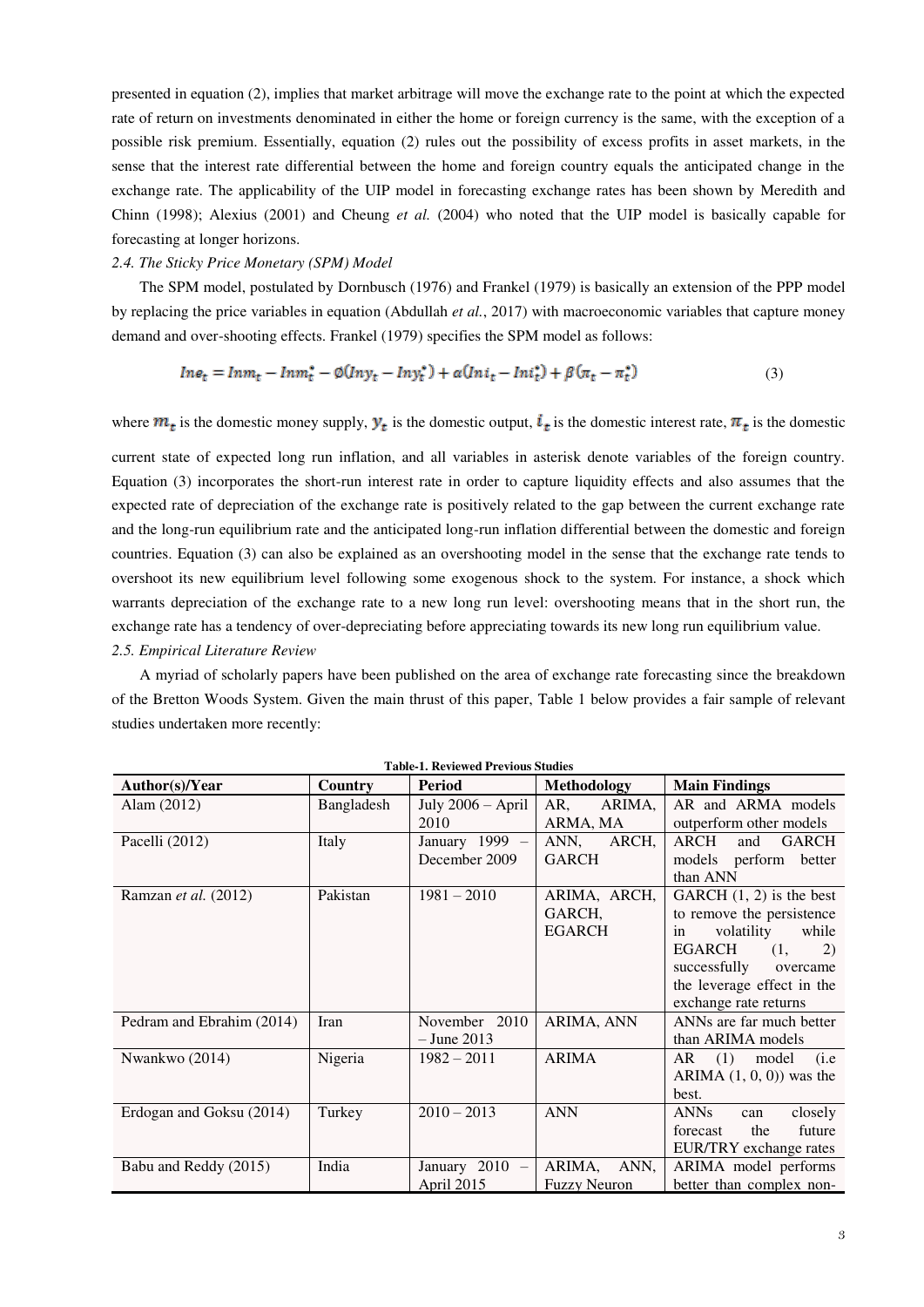|                          |            |                           |                   | linear models                     |
|--------------------------|------------|---------------------------|-------------------|-----------------------------------|
| Etuk and Natamba (2015)  | Nigeria    | 1990<br>July              | <b>SARIMA</b>     | SARIMA (0, 1, 1)(0, 1,            |
|                          |            | November 2014             |                   | $1)_{12}$ , SARIMA $(0, 1, 1)(1,$ |
|                          |            |                           |                   | $(1, 1)_{12}$ are preferred       |
| Gupta and Kashyap (2015) | India      | 2014<br>April<br>$\equiv$ | <b>ARIMA</b>      | The following models              |
|                          |            | <b>March 2015</b>         |                   | found<br>to<br>be<br>were         |
|                          |            |                           |                   | performing very well:             |
|                          |            |                           |                   | ARIMA (0,<br>1,<br>1),            |
|                          |            |                           |                   | ARIMA $(2, 1, 1)$<br>and          |
|                          |            |                           |                   | ARIMA (2, 1, 2)                   |
| Ngan (2016)              | Vietnam    | January $2013 -$          | <b>ARIMA</b>      | VND/USD in 2016 tends             |
|                          |            | December 2015             |                   | to increase                       |
| Abdullah et al. (2017)   | Bangladesh | January $2008 -$          | GARCH,            | AR $(2)$ – GARCH $(1, 1)$         |
|                          |            | April 2015                | APARCH,           | is the best model                 |
|                          |            |                           | TGARCH.           |                                   |
|                          |            |                           | <b>IGARCH</b>     |                                   |
| Qonita et al. (2017)     | Indonesia  | January $2010 -$          | <b>ARIMA</b>      | ARIMA method has an               |
|                          |            | June 2016                 |                   | accuracy rate of 98.74%           |
| Mustafa et al. (2017)    | Malaysia   | November 2010             | Hybrid ARIMA-     | <b>ARIMA-EGARCH</b>               |
|                          |            | $-$ August 2016           | GARCH, hybrid     | model fits the data better        |
|                          |            |                           | ARIMA-            |                                   |
|                          |            |                           | <b>EGARCH</b>     |                                   |
| Ganbold et al. (2017)    | Turkey     | $2005 - 2017$             | ARIMA,            | EGARCH $(1, 1)$ performs          |
|                          |            |                           | SARIMA,           | better                            |
|                          |            |                           | <b>ARCH, SVAR</b> |                                   |
| Mia et al. (2017)        | Bangladesh | August $2004 -$           | ARIMA,<br>ESM,    | <b>ANNs</b><br>perform<br>better  |
|                          |            | March 2016                | <b>ANN</b>        | than ARIMA models                 |
| Nyoni (2018l)            | Nigeria    | $1960 - 2017$             | <b>ARIMA</b>      | ARIMA $(1, 1, 1)$ is the          |
|                          |            |                           |                   | optimal model                     |

**Source:** Authors' analysis from literature review (2019).

# **3. METHODOLOGY**

*3.1. Autoregressive (AR) Models* 

A series  $R_t$  (which represents the Indian Rupee / USD exchange rate at time, t) is said to be an autoregressive process of order p, denoted by AR (p) if it can be expressed in the form:

$$
R_t = \emptyset_1 R_{t-1} + \emptyset_2 R_{t-2} + \dots + \emptyset_p R_{t-p} + \varepsilon_t
$$
\n<sup>(4)</sup>

Equation (4) implies that the Indian Rupee / USD exchange rate, in this regard, is explained by the previous period values of the Indian Rupee / USD series, hence the term "autoregressive".

Using the backshift operator, equation (4), as noted by (Alexius, 2001); can be written as:

$$
R_t \left( 1 - \emptyset_1 B - \emptyset_2 B^2 - \dots - \emptyset_p B^p \right) = \varepsilon_t \tag{5}
$$

Where B is the backshift operator,  $\emptyset_1$  ...  $\emptyset_n$  are parameters of the model and  $\varepsilon_t$  is a normally distributed random process with mean 0 and a constant varience  $\sigma_{\varepsilon}^2$  and is assumed to be independent of all previous process values

 $R_{t-1}, R_{t-2}, ...$ 

AR models are normally restricted to stationary data (Hyndman and Athanasopoulos, 2014). Therefore, it is necessary to check for stationarity of the data before fitting such models.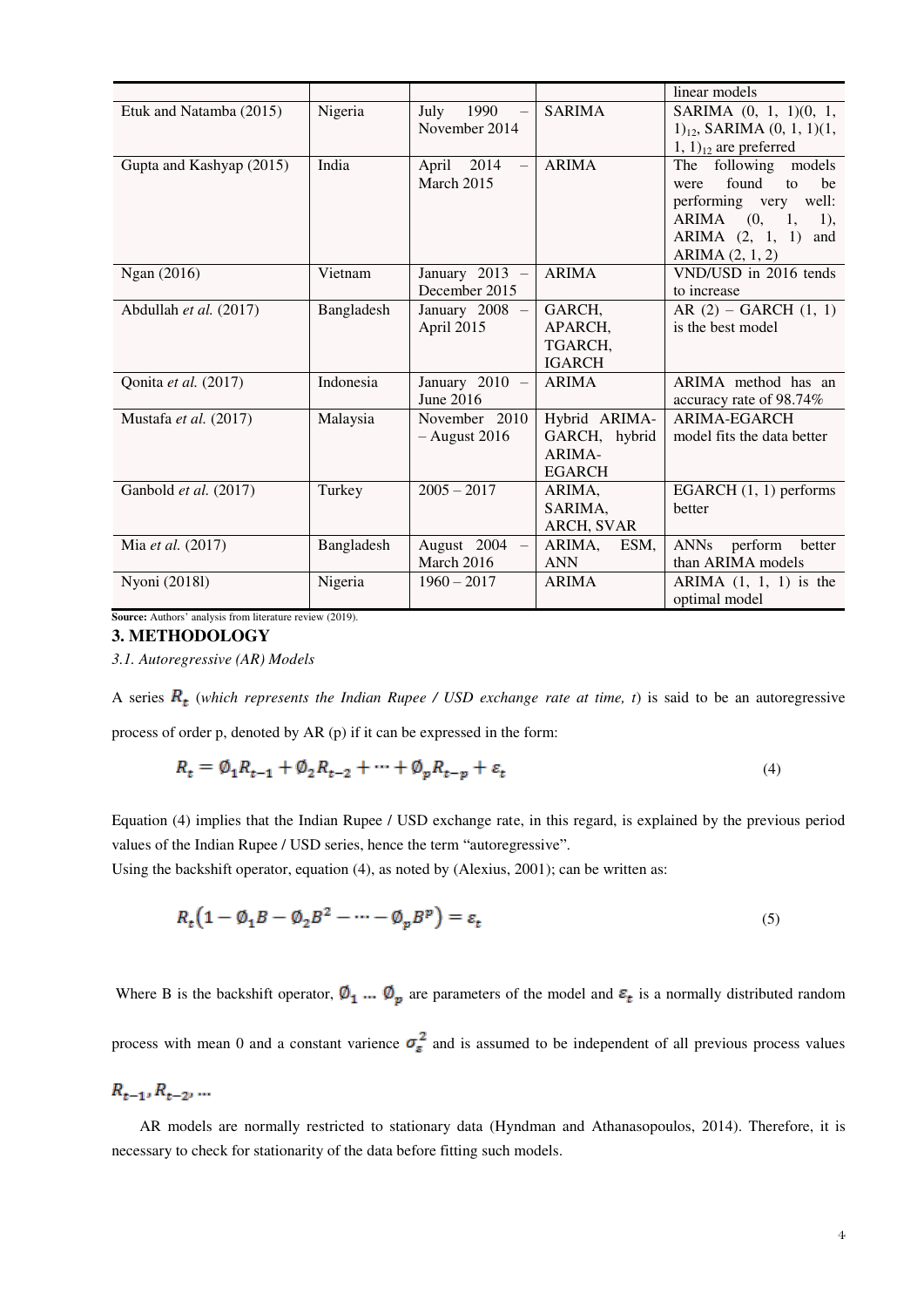#### *3.2. Moving Average (MA) Models*

A series with a white noise process of mean 0 and varience  $\sigma_{\varepsilon}^2$  is reffered to as a moving average process of order q, denoted as MA (q), if it can be expressed as a weighted linear sum of past forecast errors as follows:

$$
R_t = \varepsilon_t + \theta_1 \varepsilon_{t-1} + \theta_2 \varepsilon_{t-2} + \dots + \theta_q \varepsilon_{t-q}
$$
\n<sup>(6)</sup>

Equation (6) means that the Indian Rupee / USD exchange can be explained using the current and previous period disturbances (the random errors, or the socalled shocks such as unanticipated political events). In backshift operator notation, equation (6), as noted by (Alam, 2012); can be written as:

$$
R_t = \varepsilon_t \left( 1 + \theta_1 B + \theta_2 B^2 + \dots + \theta_q B^q \right) \tag{7}
$$

Where  $\theta_0$ ,  $\theta_1$ , ...  $\theta_q$  are coefficients of the lagged error terms and  $\theta_0$  is assumed to be equal to 1. B and  $\varepsilon_t$  are as previously defined.

The parameters of an MA process must be negative so that we can have characteristic operators of the same signs for both AR and MA processes, although this has no significant change to the interpretation of the model.

#### *3.3. Autoregressive Moving Average (ARMA) Models*

Combining both the AR (p) and MA (q) models gives rise to an Autoregressive Moving Average model (ARMA (p, q)) model which can be expressed as follows:

$$
R_t = \emptyset_1 R_{t-1} + \emptyset_2 R_{t-2} + \dots + \emptyset_p R_{t-p} + \varepsilon_t + \theta_1 \varepsilon_{t-1} + \theta_2 \varepsilon_{t-2} + \dots + \theta_q \varepsilon_{t-q}
$$
(8)

Equation (8) means that the Indian Rupee / USD exchange rate can be explained by its previous period values as well as the current and past disturbances.

Re-arranging equation (8), as hinted by (Box and Jenkins, 1994); gives:

$$
R_t - \emptyset_1 R_{t-1} - \emptyset_2 R_{t-2} - \dots - \emptyset_p R_{t-p} = \varepsilon_t + \theta_1 \varepsilon_{t-1} + \theta_2 \varepsilon_{t-2} + \dots + \theta_q \varepsilon_{t-q}
$$
(9)

Using the backshift operator equation (Canova and Marrinan, 1993) can be expressed as follows:

$$
R_t\left(1-\emptyset_1B-\emptyset_2B^2-\cdots-\emptyset_pB^p\right)=\varepsilon_t\left(1+\theta_1B+\theta_2B^2+\cdots+\theta_qB^q\right)
$$
\n
$$
(10)
$$

Equation (10), based on (Cassel, 1918); can be simplified to:

$$
\phi(B)R_t = \theta(B)\varepsilon_t \tag{11}
$$

Where:

$$
\emptyset(B) = (1 - \emptyset_1 B - \emptyset_2 B^2 - \dots - \emptyset_p B^p) \n\theta(B) = (1 + \theta_1 B + \theta_2 B^2 + \dots + \theta_q B^q)
$$
\n(12)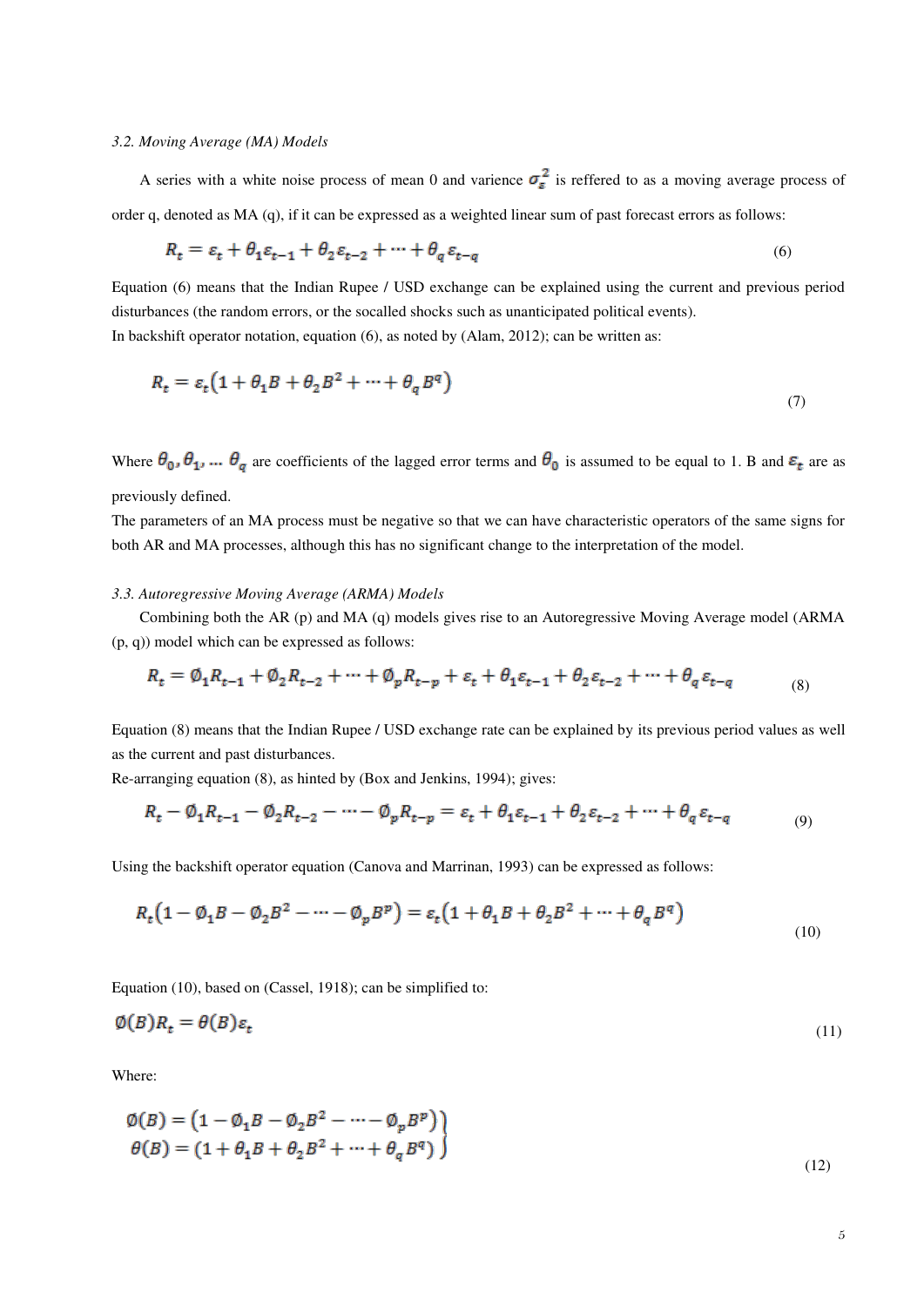Both the AR (p) and MA (q) are special cases of the ARMA model. An ARMA (p, 0) process is the same as an AR (p) process and an ARMA  $(0, q)$  process is the same as an MA  $(q)$  process. If the available data is stationary, it is better modeled using an ARMA (p, q) model than AR (p) or MA (q) models individually (Chin and Fan, 2005). This is because an ARMA (p, q) model in such as case uses fewer parameters than the individual models and gives a better representation of the data and this is reffered to as the principle of parsimony (Singh, 2002; Woodward *et al.*, 2011). *3.4. Autoregressive Integrated Moving Average (ARIMA) Models* 

Most time series data is not stationary due to seasonality and trend. Hence, once cannot apply AR, MA or ARMA models directly. The best way of obtaining stationarity when dealing with ARIMA models is differencing (Systematics, 1994). Basically, time series data can be differenced "d" times, until it becomes stationary. Most time series data become stationary after differencing, either once or twice, and in that case, "d" is either 1 or 2, respectively. By convention, differencing "d" times can be written as:

$$
(1-B)^d R_t
$$

If the original data series is differenced "d" times before fitting an ARMA (p, q) model, then the model for the original undifferenced series said to be an ARIMA (p, d, q), where "d" represents the number of times the data has been differenced (Hendry, 1995).

Differencing "d" times changes equation (11), as suggested by (Cassel, 1918); to:

$$
R_t(1 - \emptyset_1 B - \emptyset_2 B^2 - \dots - \emptyset_p B^p)(1 - B)^d = \varepsilon_t \left(1 + \theta_1 B + \theta_2 B^2 + \dots + \theta_q B^q\right)
$$
(13)

Equation (13), following (Chin and Fan, 2005); can be simplified to:

$$
\emptyset(B)(1-B)^d R_t = \theta(B)\varepsilon_t \tag{14}
$$

Equation (13), as noted by (Corbae and Ouliaris, 1990); is reffered to as an ARIMA model. The white noise process (ARIMA (0, 0, 0)), random walk process (ARIMA (0, 1, 0)), autoregressive process (ARIMA (0, 0, q)) and autoregressive moving average (ARIMA (p, 0, q)) are special types of ARIMA models.

*3.5. The Random Walk Model – The ARIMA (0, 1, 0) Model* 

The random walk model can be given by:

$$
R_t = R_{t-1} + \varepsilon_t
$$
  
(15)

where  $\varepsilon_t$  is as previously defined and apparently denotes a purely random process.

Equation (15) (Dornbusch, 1976) does not form a stationary process, however, the first difference:  $R_t - R_{t-1}$ ,

forms a stationary series.

Equation (15) (Dornbusch, 1976) can also be decomposed as follows:

$$
R_1 = \varepsilon_1
$$
  
\n
$$
R_2 = \varepsilon_1 + \varepsilon_2
$$
  
\n
$$
\vdots
$$
  
\n
$$
R_t = \varepsilon_1 + \varepsilon_2 + \dots + \varepsilon_t
$$
\n(16)

The mean function is given by: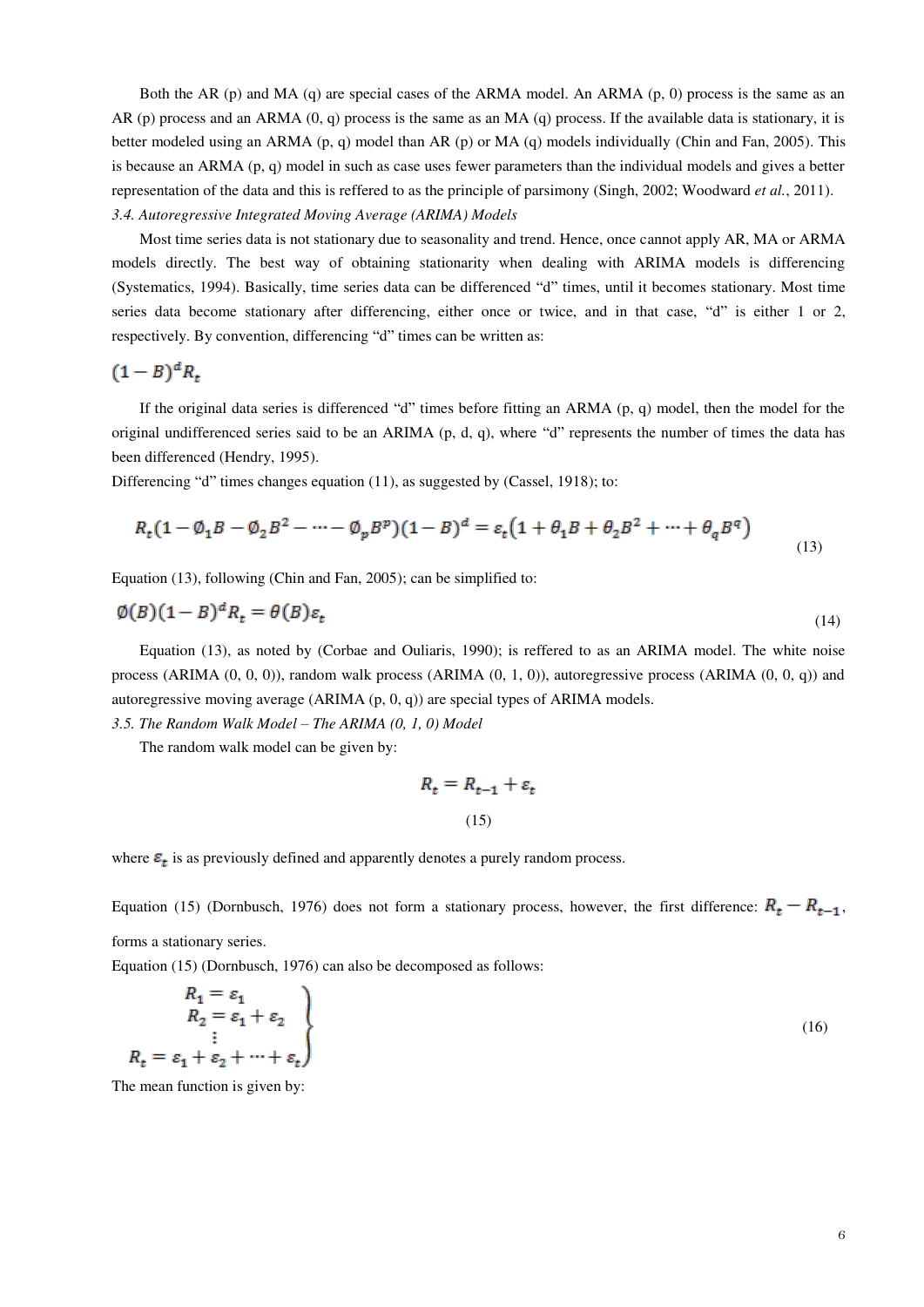$$
\mu_t = E(R_t)
$$
\n
$$
\mu_t = E(\varepsilon_1 + \varepsilon_2 + \dots + \varepsilon_t)
$$
\n
$$
\mu_t = E(\varepsilon_1) + E(\varepsilon_2) + \dots + E(\varepsilon_t)
$$
\n
$$
\vdots
$$
\n
$$
\mu_t = 0 + 0 + \dots + 0
$$
\n
$$
\text{such that:}
$$
\n
$$
\mu_t = 0 \forall t
$$
\n(17)

$$
Var(R_t) = Var(\varepsilon_1 + \varepsilon_2 + \dots + \varepsilon_t)
$$
  
\n
$$
Var(R_t) = Var(\varepsilon_1) + Var(\varepsilon_2) + \dots + Var(\varepsilon_t)
$$
  
\n
$$
Var(R_t) = \sigma_{\varepsilon_1}^2 + \sigma_{\varepsilon_2}^2 + \dots + \sigma_{\varepsilon_t}^2
$$
\n(18)

Equation (17) implies that, on average, all errors or disturbances or shocks, sum up to zero. Hence the process varience increases with time, linearly as shown in equation (18). *Analysis of the Covariance Function* 

Given:  $1 \leq t \leq s$ , then:

$$
\gamma_{t,s} = cov(R_t, R_s)
$$
  

$$
\gamma_{t,s} = cov(\varepsilon_1 + \varepsilon_2 + \dots + \varepsilon_t, \varepsilon_1 + \varepsilon_2 + \dots + \varepsilon_t + \varepsilon_{t+1} + \dots + \varepsilon_s)
$$
 (19)

This can be written as follows:

$$
\gamma_{t,s} = \sum_{i=1}^{s} \sum_{j=1}^{t} cov(\varepsilon_i, \varepsilon_j)
$$
  
(20)

The covariates are normally equal to zero unless when i=j, and in that scenario, we have:  $Var(\varepsilon_i) = \sigma_t^2$ . There are

t of these such that  $\gamma_{ts} = t\sigma_s^2$ . The purpose of equations (15) to (20) is to uncover the issue of covariance stationarity, which is an important issue when it comes to univariate analysis in econometrics. A stochastic process is thought of as stationary if its mean and varience are constant over time and the value of the covariance between the two time periods depends only on the gap or lag between the two periods and not the actual time at which the covariance is computed. The simplest example of a covariance stationary stochastic process is a white-noise process. Equation (17) is the mean function while equation (18) is varience function. Equations (19 – 20) show the covariance functions and that the covariance function is stationary since the value of the covariance between period t and s depends on the lag between the two periods and not the actual time at which the covariance is calculated.

*3.6. The Box – Jenkins Technique* 

The first step towards model selection is to difference the series in order to achieve stationarity. Once this process is over, the researcher will then examine the correlogram in order to decide on the appropriate orders of the AR and MA components. It is important to highlight the fact that this procedure (of choosing the AR and MA components) is biased towards the use of personal judgement because there are no clear – cut rules on how to decide on the appropriate AR and MA components. Therefore, experience plays a pivotal role in this regard. The next step is the estimation of the tentative model, after which diagnostic testing shall follow. Diagnostic checking is usually done by generating the set of residuals and testing whether they satisfy the characteristics of a white noise process. If not, there would be need for model re – specification and repetition of the same process; this time from the second stage.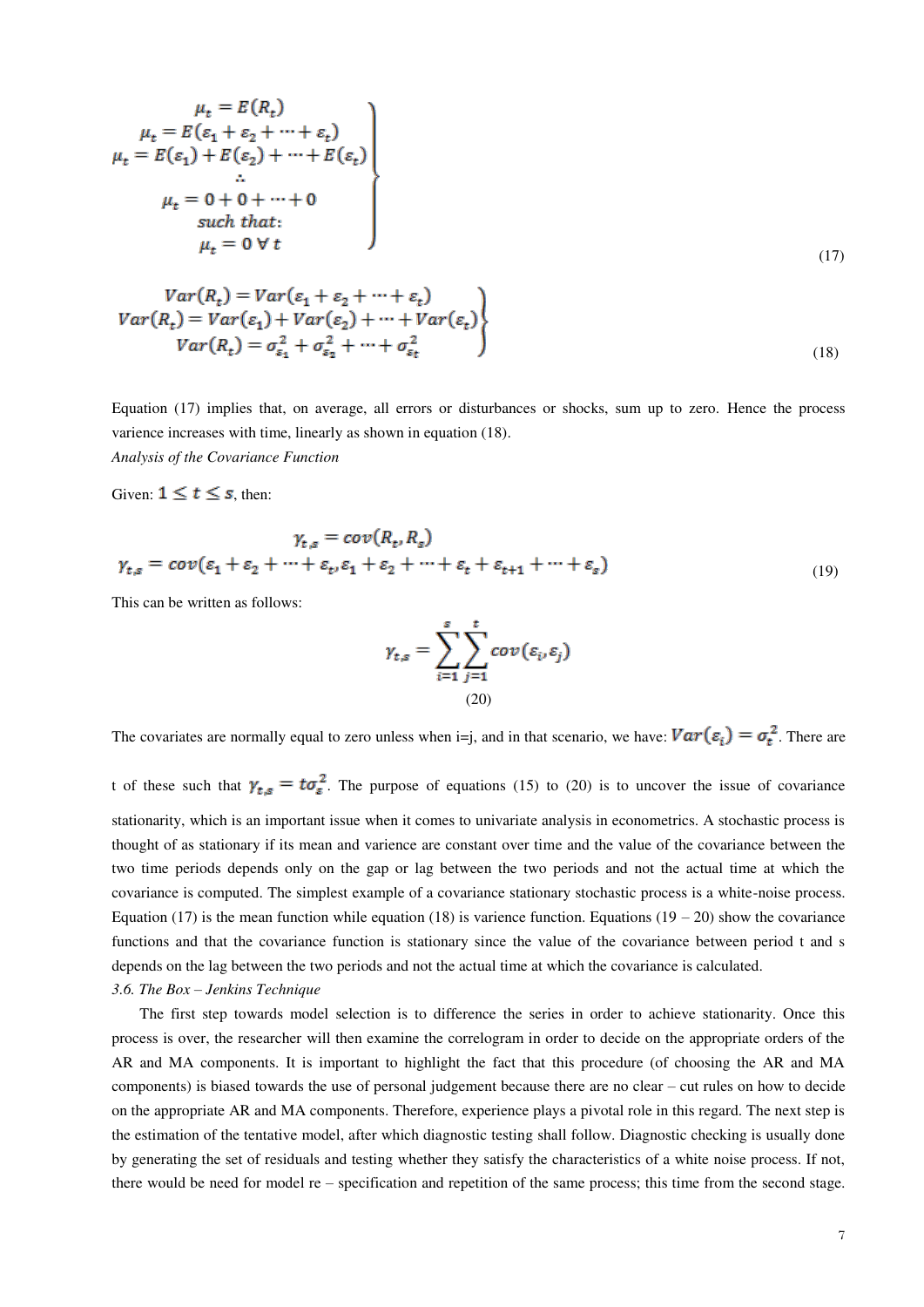The process may go on and on until an appropriate model is identified (Nyoni, 2018i). The Box – Jenkins technique is accredited to Box and Jenkins (1970) and is widely used in many forecasting contexts. In this paper, we will use it for forecasting the Indian Rupee / USD exchange rates.

# *3.7. Data Collection*

In line with Chatfield (1996) and Meyler *et al.* (1998) who argued that more than 50 observations are needed in order to build a reliable ARIMA model, this study is based on a data set of the Indian Rupee /  $\text{USD}^1$  exchange rate (denoted as R) ranging over the period 1960 – 2017. All the data used in this study was extracted from the World Bank online database.

- *3.8. Diagnostic Tests and Model Evaluation*
- *3.1.8. Stationarity Tests: Graphical Analysis*



*3.9. The Correlogram in Levels* 



*1 United States Dollar.* 

 $\overline{a}$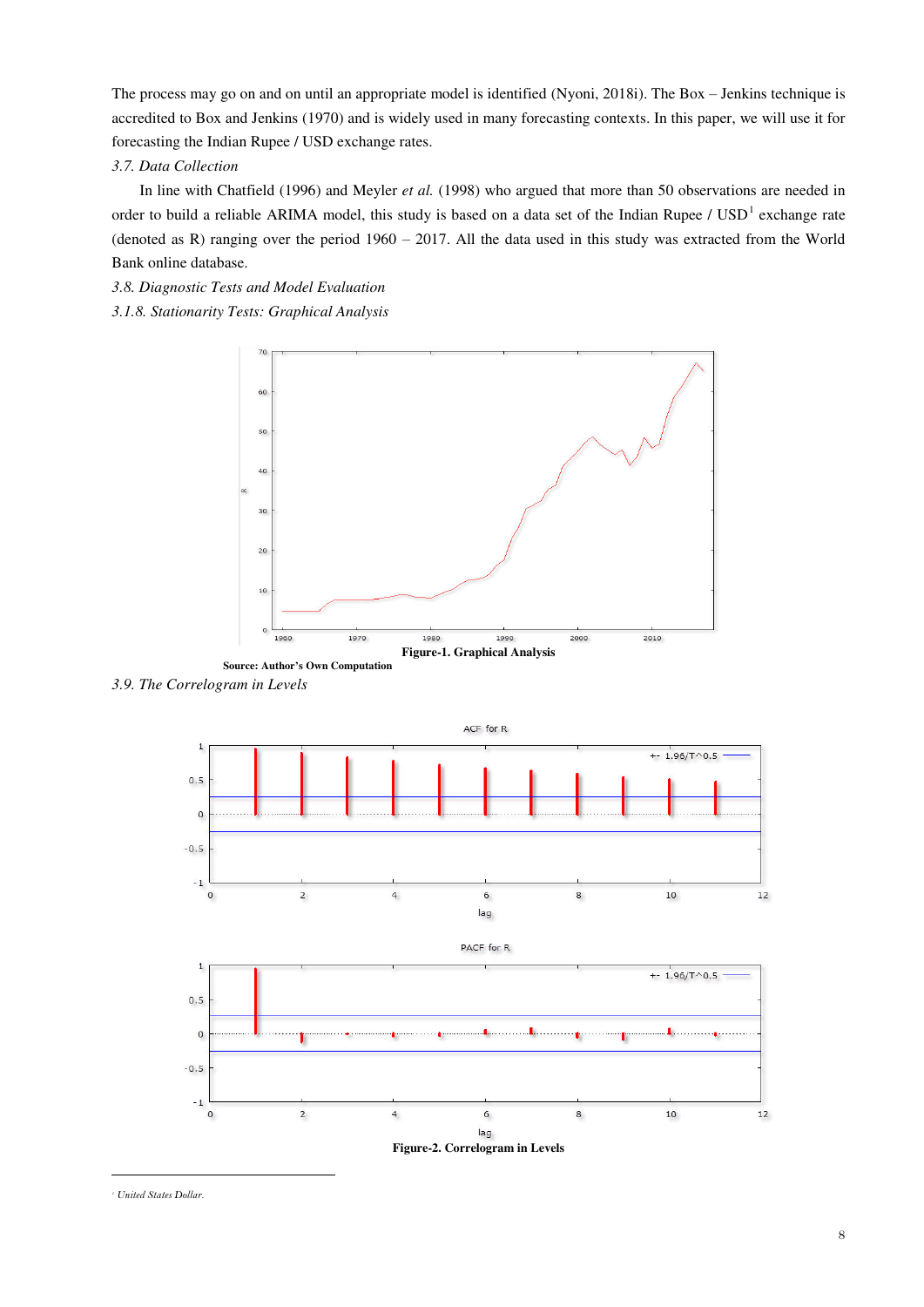# **Source: Author's Own Computation**

*3.10. The ADF Test* 

| <b>Table-2.</b> Levels-intercept. |                      |                    |                        |        |                   |  |  |  |
|-----------------------------------|----------------------|--------------------|------------------------|--------|-------------------|--|--|--|
| Variable                          | <b>ADF</b> Statistic | <b>Probability</b> | <b>Critical Values</b> |        | <b>Conclusion</b> |  |  |  |
| R,                                | .594465              | 0.9994             | $-3.550396$            | $@1\%$ | Not stationary    |  |  |  |
|                                   |                      |                    | $-2.913549$            | $@5\%$ | Not stationary    |  |  |  |
|                                   |                      |                    | $-2.594521$            | @10\%  | Not stationary    |  |  |  |

 **Source: Author's Own Computation** 

| <b>Table-3.</b> Levels-trend & intercept.                                        |             |        |             |                   |                |  |  |  |
|----------------------------------------------------------------------------------|-------------|--------|-------------|-------------------|----------------|--|--|--|
| Variable<br><b>ADF</b> Statistic<br><b>Critical Values</b><br><b>Probability</b> |             |        |             | <b>Conclusion</b> |                |  |  |  |
|                                                                                  | $-1.492394$ | 0.8208 | $-4.127338$ | $@1\%$            | Not stationary |  |  |  |
|                                                                                  |             |        | $-3.490662$ | $@5\%$            | Not stationary |  |  |  |
|                                                                                  |             |        | $-3.173943$ | $@10\%$           | Not stationary |  |  |  |

 **Source: Author's Own Computation** 

| <b>Table-4.</b> without intercept and trend & intercept. |                      |                    |                        |             |                |  |  |  |
|----------------------------------------------------------|----------------------|--------------------|------------------------|-------------|----------------|--|--|--|
| Variable                                                 | <b>ADF</b> Statistic | <b>Probability</b> | <b>Critical Values</b> |             |                |  |  |  |
|                                                          | 4.159                | .000.              | $-2.606163$            | $@1\%$      | Not stationary |  |  |  |
|                                                          |                      |                    | $-1.946654$            | $\omega$ 5% | Not stationary |  |  |  |
|                                                          |                      |                    | $-1.613122$            | @ 10\%      | Not stationary |  |  |  |

 **Source: Author's Own Computation** 

*3.11. The Correlogram at 1st Differences* 



**Figure-3. Correlogram in 1st Differences** 

|  | <b>Source: Author's Own Computation</b> |  |
|--|-----------------------------------------|--|
|--|-----------------------------------------|--|

| Table-5. 1 <sup>st</sup> Difference-intercept. |                      |                    |                        |         |                   |  |  |  |
|------------------------------------------------|----------------------|--------------------|------------------------|---------|-------------------|--|--|--|
| Variable                                       | <b>ADF</b> Statistic | <b>Probability</b> | <b>Critical Values</b> |         | <b>Conclusion</b> |  |  |  |
| $D(R_t)$                                       | $-5.329250$          | 0.0000             | $-3.552666$            | $@1\%$  | Stationary        |  |  |  |
|                                                |                      |                    | $-2.914517$            | $@5\%$  | Stationary        |  |  |  |
|                                                |                      |                    | $-2.595033$            | $@10\%$ | Stationary        |  |  |  |

 **Source: Author's Own Computation** 

|  |  |  | Table-6. 1 <sup>st</sup> Difference-trend & intercept. |  |
|--|--|--|--------------------------------------------------------|--|
|  |  |  |                                                        |  |
|  |  |  |                                                        |  |

| Variable | <b>ADF</b> Statistic | <b>Probability</b> | <b>Critical Values</b> |         | <b>Conclusion</b> |
|----------|----------------------|--------------------|------------------------|---------|-------------------|
| $D(R_t)$ | $-5.570223$          | 0.0001             | $-4.130526$            | $@1\%$  | Stationary        |
|          |                      |                    | $-3.492149$            | $@5\%$  | Stationary        |
|          |                      |                    | $-3.174802$            | $@10\%$ | Stationary        |

 **Source: Author's Own Computation**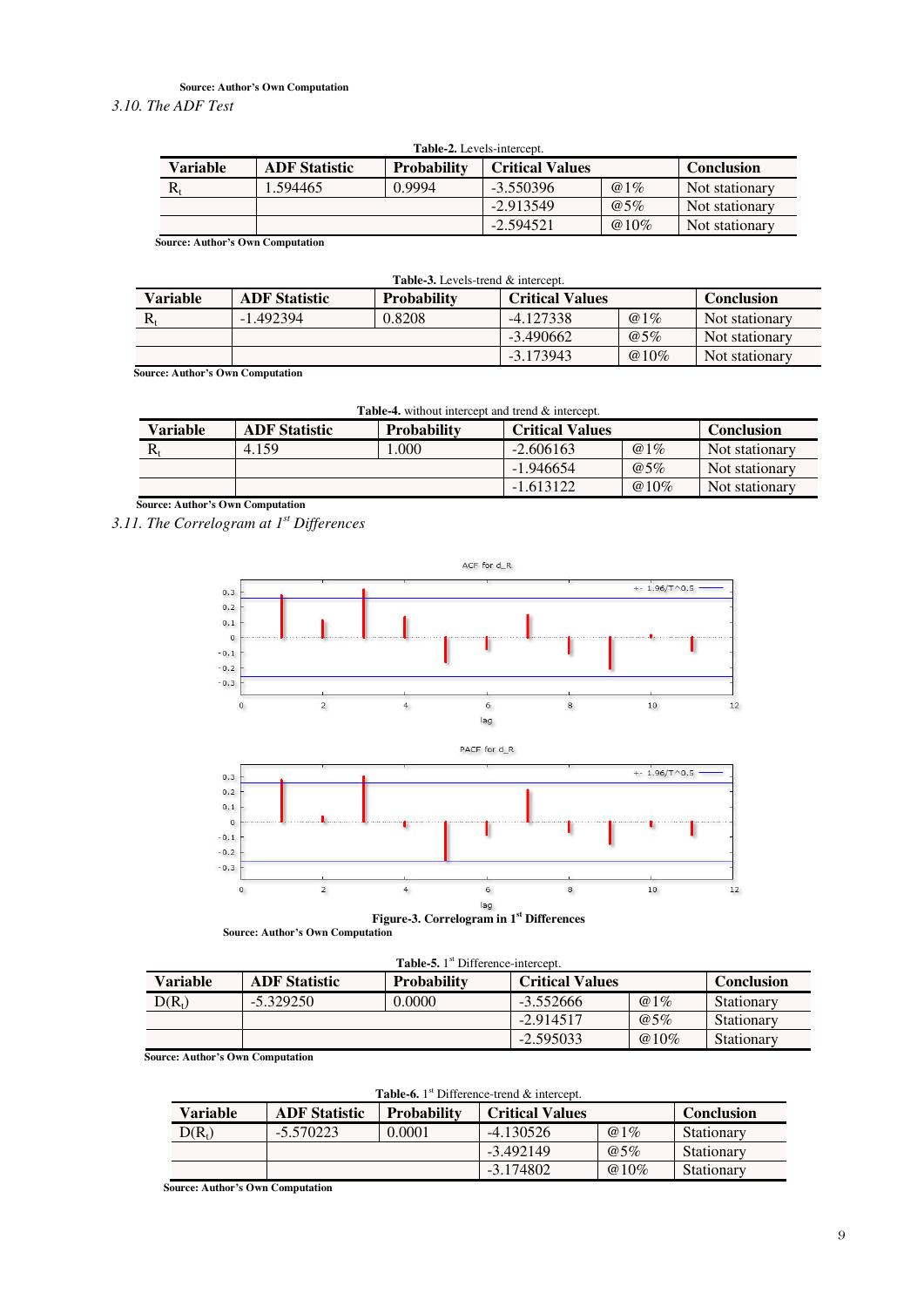| <b>Table-7.</b> 1 <sup>st</sup> Difference-without intercept and trend $\&$ intercept. |  |
|----------------------------------------------------------------------------------------|--|
|----------------------------------------------------------------------------------------|--|

| Variable | <b>ADF</b> Statistic | <b>Probability</b> | <b>Critical Values</b> |             | <b>Conclusion</b> |
|----------|----------------------|--------------------|------------------------|-------------|-------------------|
| $D(R_t)$ | $-1.961682$          | 0.0484             | $-2.608490$            | $\omega$ 1% | Stationary        |
|          |                      |                    | $-1.946996$            | $@5\%$      | Stationary        |
|          |                      |                    | $-1.612934$            | $@10\%$     | Stationary        |

 **Source: Author's Own Computation** 

Figures 1, 2 and 3 and Tables 2 to 7 indicate that R is an I (1) variable.

*3.12. Evaluation of ARIMA Models (without a constant)* 

| <b>Table-8. Evaluation of ARIMA models</b> |          |         |         |            |             |             |  |
|--------------------------------------------|----------|---------|---------|------------|-------------|-------------|--|
| Model                                      | AIC      | U       | MЕ      | <b>MAE</b> | <b>RMSE</b> | <b>MAPE</b> |  |
| ARIMA (1, 1, 1)                            | 243.6966 | 0.85192 | 0.37654 | 1.2341     | 1.9402      | 4.7461      |  |
| ARIMA (0, 1, 2)                            | 248.9982 | 0.88621 | 0.6934  | 1.349      | 2.0358      | 4.8727      |  |
| ARIMA $(0, 1, 1)$                          | 247.2181 | 0.89296 | 0.723   | 1.3598     | 2.0395      | 4.8946      |  |
| ARIMA (0, 1, 3)                            | 241.0277 | 0.87503 | 0.51926 | 1.2289     | 1.8535      | 4.899       |  |
| ARIMA (0, 1, 4)                            | 240.3721 | 0.85135 | 0.41417 | 1.1644     | 1.81        | 4.6827      |  |
| ARIMA (0, 1, 5)                            | 242.3710 | 0.85162 | 0.41753 | 1.1647     | 1.8101      | 4.6812      |  |
| ARIMA (1, 1, 0)                            | 245.3469 | 0.86294 | 0.56792 | 1.2857     | 2.0061      | 4.697       |  |
| ARIMA (2, 1, 0)                            | 246.4242 | 0.85609 | 0.50154 | 1.2545     | 1.9894      | 4.671       |  |
| ARIMA (3, 1, 0)                            | 240.4945 | 0.85664 | 0.35074 | 1.2009     | 1.8489      | 4.7601      |  |
| ARIMA (4, 1, 0)                            | 242.4934 | 0.85688 | 0.34981 | 1.2014     | 1.8489      | 4.7658      |  |
| ARIMA (5, 1, 0)                            | 241.6721 | 0.86423 | 0.38937 | 1.212      | 1.7994      | 4.8872      |  |
| ARIMA $(2, 1, 2)$                          | 246.0884 | 0.8434  | 0.36352 | 1.2081     | 1.9115      | 4.5822      |  |
| ARIMA $(0, 1, 6)$                          | 244.0862 | 0.84203 | 0.41489 | 1.1584     | 1.8012      | 4.6528      |  |
| <sup>2</sup> ARIMA $(0, 1, 0)$             |          |         | 1.0589  | 1.5621     | 2.2498      | 5.7223      |  |
| ARIMA $(1, 1, 2)$                          | 245.4296 | 0.84583 | 0.34008 | 1.2492     | 1.9312      | 4.6125      |  |
| ARIMA $(1, 1, 3)$                          | 241.1691 | 0.85631 | 0.40144 | 1.1675     | 1.8231      | 4.7143      |  |
| ARIMA (1, 1, 4)                            | 242.3713 | 0.85154 | 0.41651 | 1.1646     | 1.8101      | 4.6817      |  |
| ARIMA (2, 1, 1)                            | 245.6751 | 0.85035 | 0.37414 | 1.2356     | 1.9399      | 4.7305      |  |
| ARIMA (3, 1, 1)                            | 242.4940 | 0.85675 | 0.35032 | 1.2012     | 1.8489      | 4.7627      |  |
| ARIMA $(4, 1, 1)$                          | 244.2591 | 0.85993 | 0.34178 | 1.2183     | 1.8448      | 4.846       |  |
| ARIMA (5, 1, 1)                            | 243.6160 | 0.86648 | 0.39433 | 1.2091     | 1.7984      | 4.8985      |  |
| ARIMA $(2, 1, 4)$                          | 244.3247 | 0.8518  | 0.44263 | 1.1663     | 1.8101      | 4.6637      |  |
| Sauree• Author's Awn Computation           |          |         |         |            |             |             |  |

 **Source: Author's Own Computation** 

A model with a lower AIC value is better than the one with a higher AIC value (Nyoni, 2018n) Theil's U must lie between 0 and 1, of which the closer it is to 0, the better the forecast method (Nyoni, 2018l). In this paper, we rely mainly on the Theil's U as the criteria for choosing the best model. The Theil's U indicates that the random walk model performs poorly and is in fact, the worst, in the case of the Indian Rupee / USD exchange rate as shown in this regard. This means that the annual Indian Rupee / USD exchange rate does not follow a random walk. This is apparently inconsistent with Mussa (1979) and Meese and Rogoff (1983) who showed the superiority of the random walk model in out-of-sample exchange rate forecast. However, the Theil's U evaluation statistic shows that the ARIMA (0, 1, 6) model outperforms other ARIMA models and is therefore chosen as the best model.

*3.13. Residual & Stability Tests* 

*3.13.1. Residual Correlogram of the ARIMA (0, 1, 6) Model* 

 $\overline{a}$ 

*<sup>2</sup> Random Walk Model*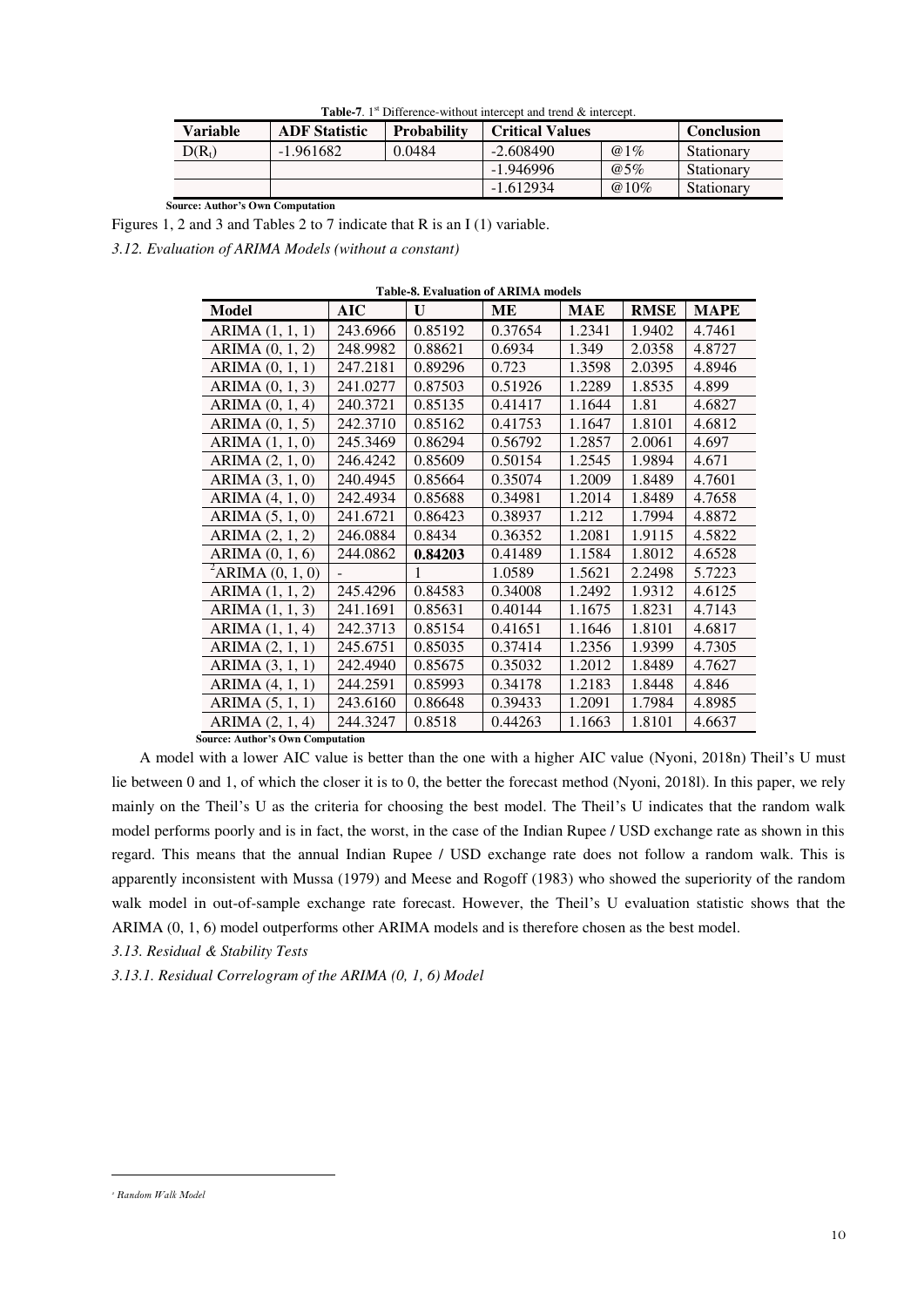

*3.14. ADF Tests of the Residuals of the ARIMA (0, 1, 6) Model* 

| <b>Table-9.</b> Levels-intercept. |                      |                    |                        |             |                   |
|-----------------------------------|----------------------|--------------------|------------------------|-------------|-------------------|
| Variable                          | <b>ADF</b> Statistic | <b>Probability</b> | <b>Critical Values</b> |             | <b>Conclusion</b> |
| R,                                | $-7.373411$          | 0.0000             | $-3.552666$            | $@1\%$      | Stationary        |
|                                   |                      |                    | $-2.914517$            | $\omega$ 5% | Stationary        |
|                                   |                      |                    | $-2.595033$            | $@10\%$     | Stationary        |

 **Source: Author's Own Computation** 

| <b>Table-10.</b> Levels-trend & intercept. |                      |                    |                        |             |                   |
|--------------------------------------------|----------------------|--------------------|------------------------|-------------|-------------------|
| Variable                                   | <b>ADF</b> Statistic | <b>Probability</b> | <b>Critical Values</b> |             | <b>Conclusion</b> |
| R.                                         | $-7.314221$          | 0.0000             | $-4.130526$            | $@1\%$      | Stationary        |
|                                            |                      |                    | $-3.492149$            | $\omega$ 5% | Stationary        |
|                                            |                      |                    | $-3.174802$            | $@10\%$     | Stationary        |
| <b>Source: Author's Own Computation</b>    |                      |                    |                        |             |                   |

**Table-11.** without intercept and trend & intercept.

| Variable | <b>ADF</b> Statistic | <b>Probability</b> | <b>Critical Values</b> |             | <b>Conclusion</b> |
|----------|----------------------|--------------------|------------------------|-------------|-------------------|
| R,       | -7.077427            | 0.0000             | $-2.606911$            | $\omega$ 1% | Stationary        |
|          |                      |                    | $-1.946764$            | $\omega$ 5% | Stationary        |
|          |                      |                    | $-1.613062$            | $@10\%$     | Stationary        |

 **Source: Author's Own Computation** 

Figure 4 and Table 9 to Table 11 indicate that the residuals of the ARIMA (0, 1, 6) model are stationary. *3.15. Stability Test of the ARIMA (0, 1, 6) Model* 

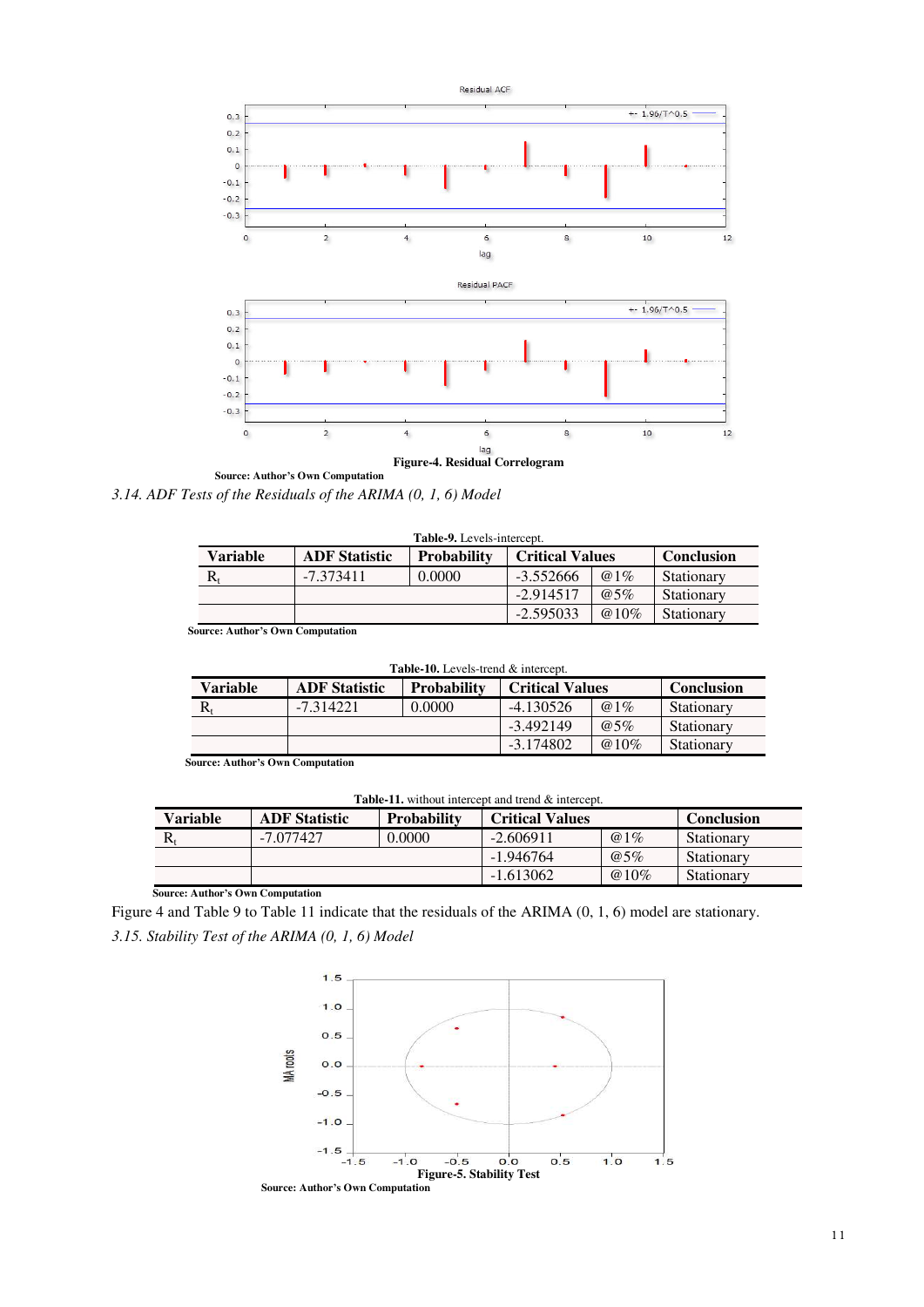Because the corresponding inverse roots of the characteristic polynomial lie in the unit circle, we can safely conclude that the chosen ARIMA (0, 1, 6) model is indeed stable.

# **4. FINDINGS**

| <b>Table-12. Descriptive Statistics</b> |                  |  |  |
|-----------------------------------------|------------------|--|--|
| <b>Description</b>                      | <b>Statistic</b> |  |  |
| Mean                                    | 25.647           |  |  |
| Median                                  | 15.075           |  |  |
| Minimum                                 | 4.76             |  |  |
| Maximum                                 | 67.2             |  |  |
| Standard deviation                      | 19.986           |  |  |
| <b>Skewness</b>                         | 0.52602          |  |  |
| Excess kurtosis                         | $-1.1889$        |  |  |

 **Source: Author's Own Computation** 

As shown in Table 12 above, the mean is positive, i.e 25.647. The median is 15.075. The maximum is 67.2. The minimum is 4.76. Since skewness is 0.52602, it implies that variable R is positively skewed and non-symmetric. Excess kurtosis is -1.1889 and simply indicates that R is not normally distributed.

*4.1. Results Presentation<sup>3</sup>*

**ARIMA (0, 1, 6) Model:** 

**Table-13. Results** 

# $\Delta R_{t-1} = 0.375217 \varepsilon_{t-1} + 0.232964 \varepsilon_{t-2} + 0.455302 \varepsilon_{t-3} + 0.333495 \varepsilon_{t-4} +$

 $0.0486549 \varepsilon_{t-5} - 0.137725 \varepsilon_{t-6}$ 

| <b>Variable</b> | Coefficient | <b>Standard Error</b> | z         | p-value     |
|-----------------|-------------|-----------------------|-----------|-------------|
| $\theta_{1}$    | 0.375217    | 0.136507              | 2.749     | $0.0060***$ |
| $\theta_{2}$    | 0.232964    | 0.148769              | 1.566     | 0.1174      |
| $\theta_3$      | 0.455302    | 0.152045              | 2.995     | $0.0027***$ |
| $\theta_{4}$    | 0.333495    | 0.156202              | 2.135     | $0.0328**$  |
| $\theta_{5}$    | 0.0486549   | 0.158404              | 0.3072    | 0.7587      |
| $\theta_{6}$    | $-0.137725$ | 0.148658              | $-0.9265$ | 0.3542      |

**Source: Author's Own Computation** 

 $\overline{a}$ 

Equation (21) is the estimated optimal model, the ARIMA (0, 1, 6) model. Only  $\theta_1$ ,  $\theta_3$  and  $\theta_4$  are significant,

showing the importance of such disturbances or shocks (shocks experienced 1 year ago, 3 years ago as well as 4 years ago) in explaining exchange rate movements in India over the study period.

(21)

<sup>&</sup>lt;sup>3</sup> \*\*\*, \*\* and \* means significant at 1%, 5% and 10% level of significance, respectively.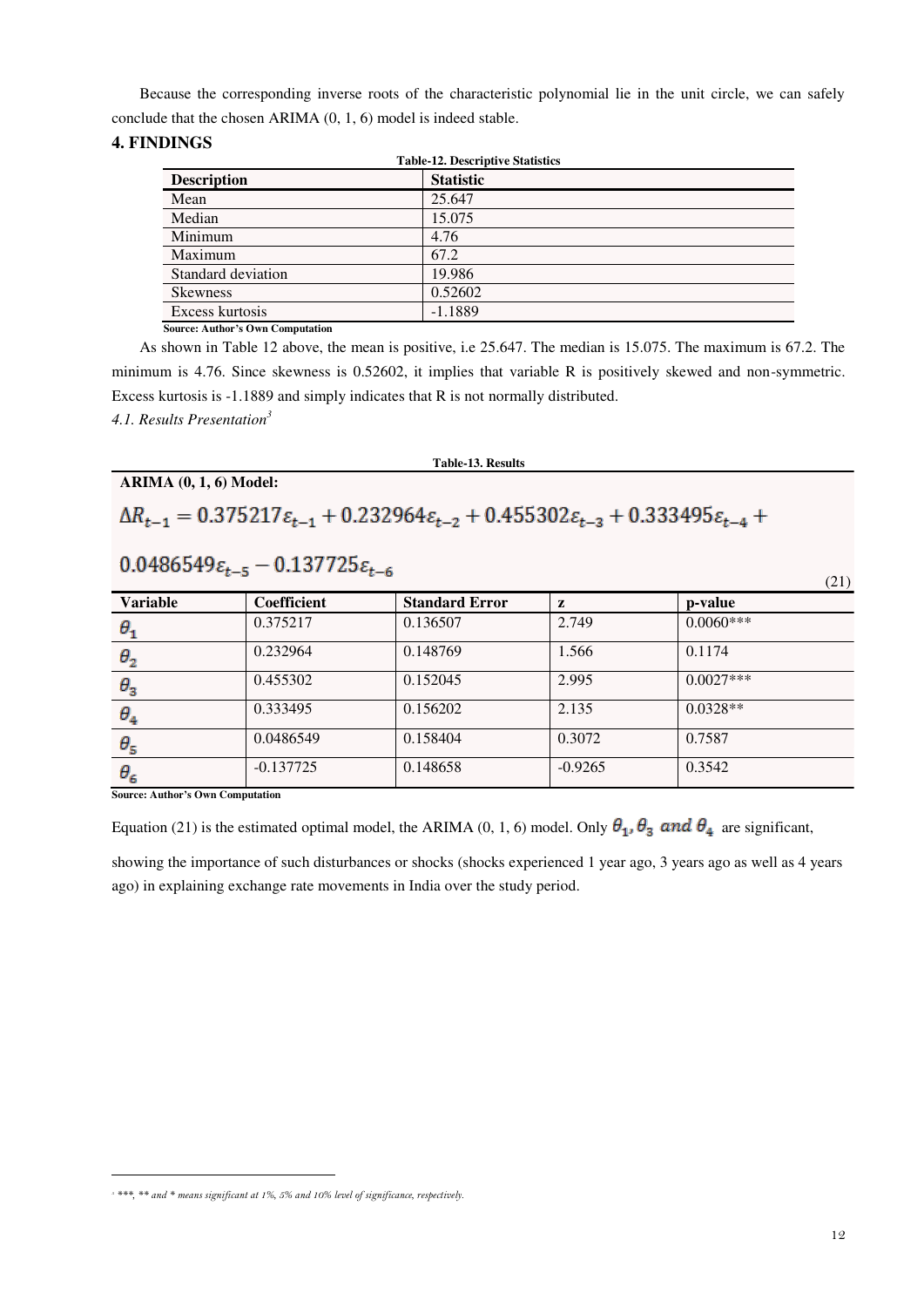

| <sup>4</sup> Table-14. Out-of-Sample Forecast |                                            |                       |                    |  |  |
|-----------------------------------------------|--------------------------------------------|-----------------------|--------------------|--|--|
| Year                                          | Predicted Indian Rupee / USD exchange rate | <b>Standard Error</b> | 95% interval       |  |  |
| 2018                                          | 63.5526                                    | 1.80003               | (60.0246, 67.0806) |  |  |
| 2019                                          | 62.0545                                    | 3.06071               | (56.0556, 68.0534) |  |  |
| 2020                                          | 60.0088                                    | 4.21280               | (51.7518, 68.2657) |  |  |
| 2021                                          | 58.8002                                    | 5.61640               | (47.7922, 69.8081) |  |  |
| 2022                                          | 58.7415                                    | 7.08238               | (44.8603, 72.6227) |  |  |
| 2023                                          | 59.2223                                    | 8.33905               | (42.8781, 75.5665) |  |  |
| 2024                                          | 59.2223                                    | 9.31655               | (40.9622, 77.4824) |  |  |
| 2025                                          | 59.2223                                    | 10.2008               | (39.2291, 79.2155) |  |  |
| 2026                                          | 59.2223                                    | 11.0143               | (37.6347, 80.8099) |  |  |
| 2027                                          | 59.2223                                    | 11.7717               | (36.1502, 82.2944) |  |  |

 **Source:** 



 **Source: Author's Own Computation**

 $\overline{a}$ 

 *For 95% confidence intervals, z(0.025) = 1.96*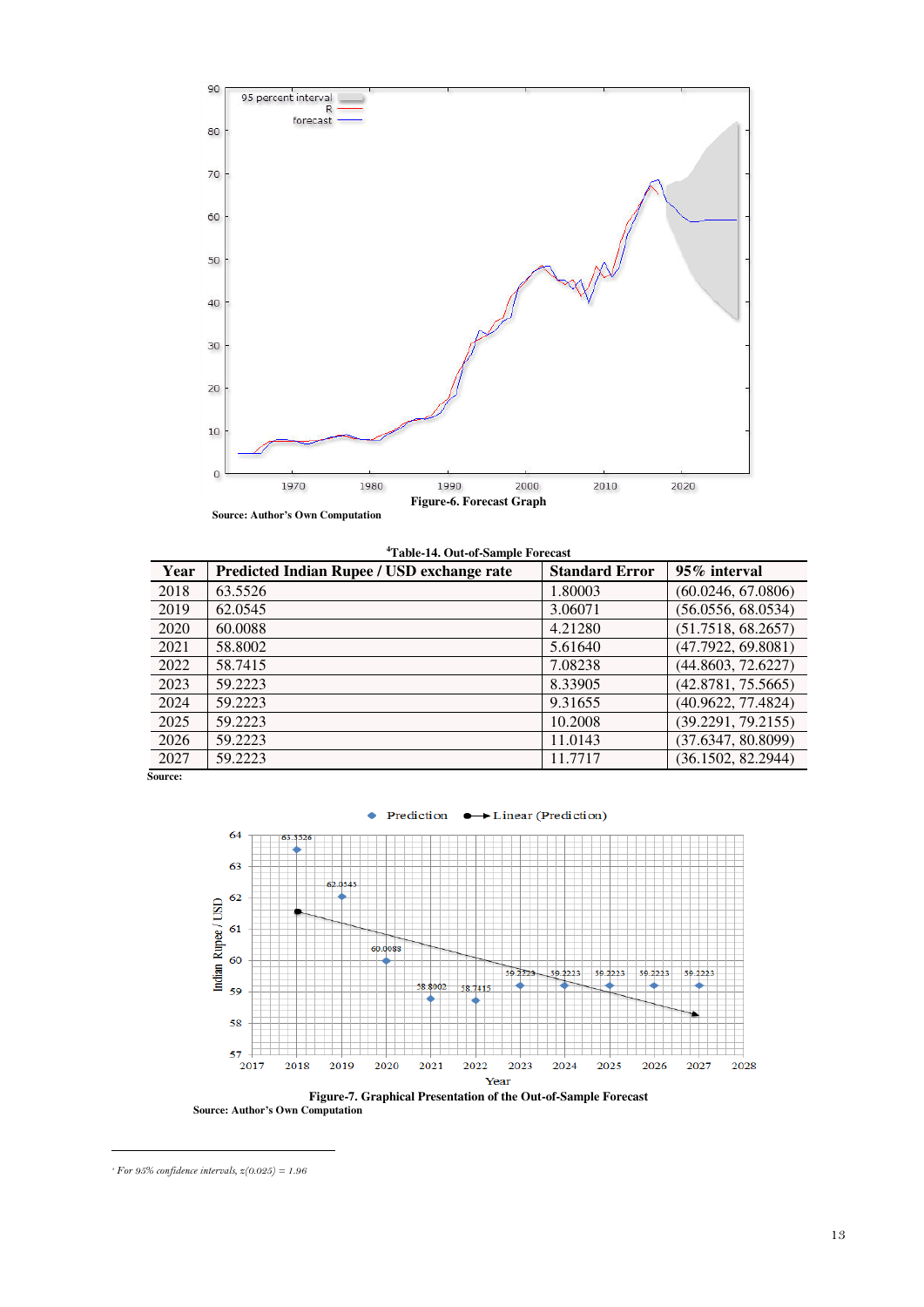Table 13 shows the main results of the optimal model, the ARIMA (0, 1, 6) model. Only  $\theta_1$ ,  $\theta_3$  and  $\theta_4$  are

significant, indicating the importance of such shocks (shocks experienced 1 year ago, 3 years ago as well as 4 years ago) in explaining exchange rate dynamics in India. Figures 6 & Figure 7 and Table 14 show the predicted Indian Rupee / USD exchange rate over the period 2018 to 2027: the annual Indian Rupee / USD exchange rate is expected to fall (appreciate) over the forecasted period. Our findings are partially consistent with Goyal (2018) who observed that in 2017, the Indian Rupee / USD exchange rate appreciated. Our findings show that major appreciation will not persist into the medium term but only occur over the period 2020 – 2022, after which the Indian Rupee / USD exchange rate will start depreciating again. The Rupee, as argued by Goyal (2018) cannot appreciate substantially unless the Renminbi does so, since China (and not the US) is a major trade competitor and partner.

# **5. CONCLUSION & POLICY IMPLICATIONS**

Exchange rates have long fascinated, challenged and puzzled researchers in international finance (Zorzi *et al.*, 2015). Exchange rate prediction is one of the demanding applications of modern time series forecasting (Nwankwo, 2014). The rates are inherently noisy, non-stationary and deterministically chaotic (Box and Jenkins, 1994). Generating quality forecasts is not an easy task (Mustafa *et al*, 2017). Given the analysis and forecasts of this study, our recommendation is that policy makers in India ought to devalue the Rupee in order to restore and maintain exchange rate stability. Once devaluation is implemented in India, the local manufacturing sector will grow phenomenally and this is likely to be accompanied by inflows of the much awaited foreign capital.

#### **REFERENCES**

- Abdullah, S., S. Siddiqua, M.S.H. Siddiquee and N. Hossain, 2017. Modeling and forecasting exchange rate volatility in Bangladesh using GARCH models: A comparison based on normal and student's t-error distribution. Financial Innovation, 3(1): 1-19.Available at: https://doi.org/10.1186/s40854-017-0071-z.
- Abuaf, N. and P. Jorion, 1990. Purchasing power parity in the long run. The Journal of Finance, 45(1): 157-174.
- Alam, M.Z., 2012. Forecasting the BDT/USD exchange rate using autoregressive model. Global Journal of Management and Business Research, 12(19): 84 – 96.
- Alexius, A., 2001. Uncovered interest parity revisited. Review of International Economics, 9(3): 505-517.
- Ames, B., W. Brown, S. Devarajan and A. Izquierdon, 2001. Macroeconomic policy and poverty reduction. Washington DC: World Bank.
- Babu, A.S. and S.K. Reddy, 2015. Exchange rate forecasting using ARIMA, neural network and fuzzy Neuron. Journal of Stock & Forex Trading, 4(3): 1 – 5.Available at: http://dx.doi.org/10.4172/2168-9458.1000155.
- Box, D.E. and G.M. Jenkins, 1970. Time series analysis, forecasting and control. London: Holden Day.
- Box, G.E.P. and G.M. Jenkins, 1994. Time series analysis: Forecasting and control. 3rd Edn., New York: Prentice Hall.
- Canova, F. and J. Marrinan, 1993. Profits, risk, and uncertainty in foreign exchange markets. Journal of Monetary Economics, 32(2): 259-286.Available at: https://doi.org/10.1016/0304-3932(93)90005-z.
- Cassel, G., 1918. Abnormal deviations in international exchanges. The Economic Journal, 28: 413 415.Available at: https://doi.org/10.2307/2223329.
- Chatfield, C., 1996. The analysis of time series. 5th Edn., New York: Chapman & Hall.
- Cheung, Y.W., M. Chinn and A.G. Pascual, 2004. Empirical exchange rate models of the nineties: Are any fit to survive? IMF, Working Paper No. 73.
- Chin, L. and G.-Z. Fan, 2005. Autoregressive analysis of Singapore's private residential prices. Property Management, 23(4): 257- 270.Available at: https://doi.org/10.1108/02637470510618406.
- Corbae, D. and S. Ouliaris, 1990. A test for long-run purchasing power parity allowing for structural breaks. Economic Record, 67  $(1): 26 - 33.$
- Dornbusch, R., 1976. Expectations and exchange rate dynamics. Journal of Political Economy, 84(6): 1161-1176.Available at: https://doi.org/10.1086/260506.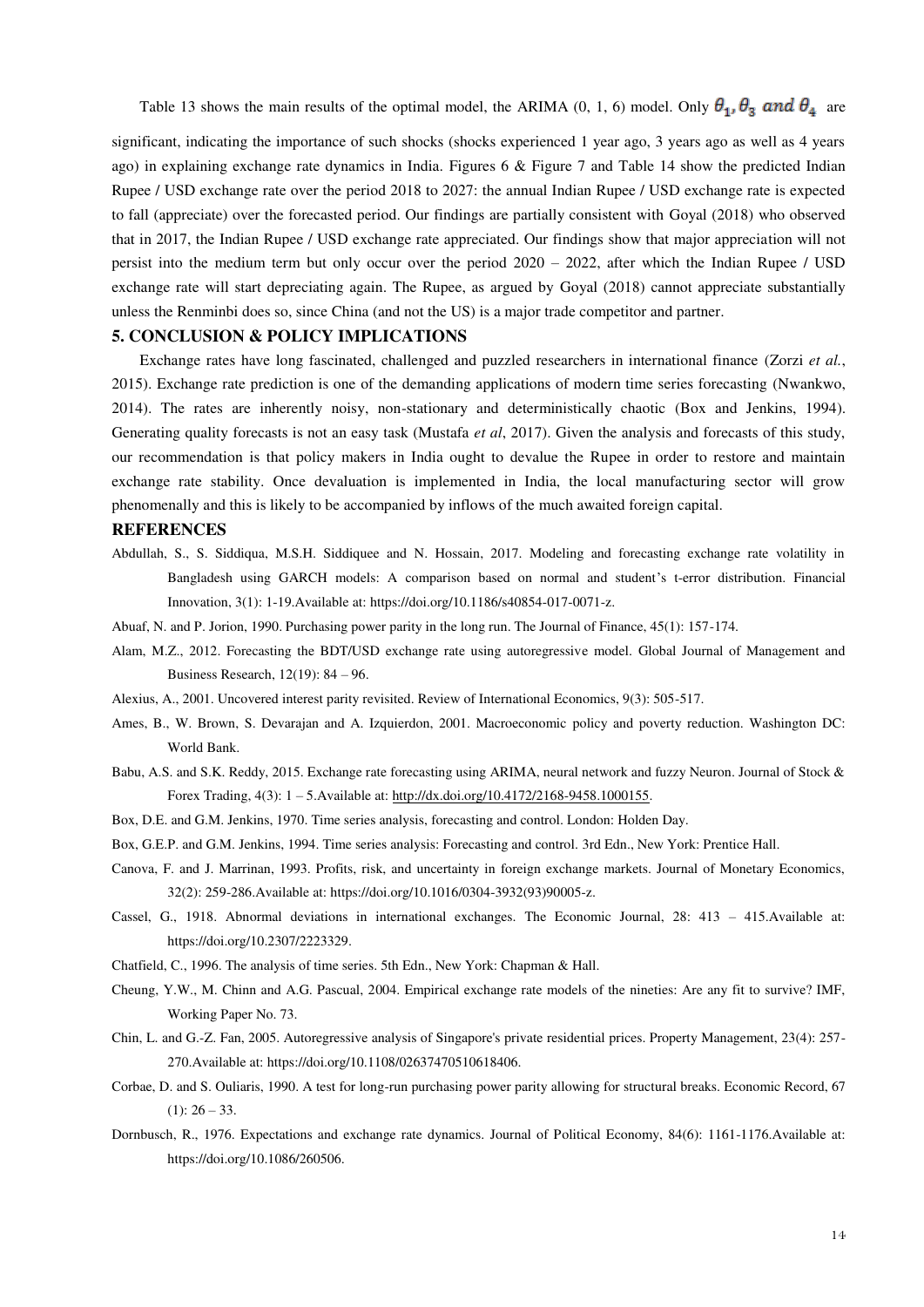- Dua, P. and R. Ranjan, 2011. Modelling and forecasting the Indian Re/US Dollar exchange rate (No. 197). Centre for Development Economics, Delhi School of Economics.
- Enders, W., 1988. Arima and cointegration tests of PPP under fixed and flexible exchange rate regimes. The Review of Economics and Statistics, 70(3): 504-508.Available at: https://doi.org/10.2307/1926789.
- Erdogan, O. and A. Goksu, 2014. Forecasting Euro and Turkish Lira exchange rates with artificial neural networks (ANN). HRMARS – International Journal of Academic Research in Accounting, Finance and Management Sciences, 4(4): 307 – 316.Available at: http://dx.doi.org/10.6007/IJARFMS/v4-i4/1361.
- Etuk, E.H. and B. Natamba, 2015. Modeling monthly ugandan shilling/US Dollar exchange rates By seasonal box-Jenkins techniques. American Institute of Science – International Journal of Life Science and Engineering, 1(4): 165 – 170.
- Frankel, J.A., 1979. On the mark: A theory of floating exchange rates based on real interest differentials. The American Economic Review, 69(4): 610-622.
- Gali, J. and T. Monacelli, 2005. Monetary policy and exchange rate volatility in a small open economy. The Review of Economic Studies, 72(3): 707-734.Available at: https://doi.org/10.1111/j.1467-937x.2005.00349.x.
- Ganbold, B., I. Akram and R.F. Lubis, 2017. Exchange rate volatility: A forecasting approach of using the ARCH family along with ARIMA, SARIMA and semi-structural-SVAR in Turkey. University Library of Munich, MPRA Paper No. 87447.
- Goyal, A., 2018. Evaluating India's exchange rate regime under global shocks. Macroeconomics and Finance in Emerging Market Economies, 11(3): 304 – 321.Available at: https://doi.org/10.1080/17520843.2018.1513410
- Grauwe, D.P. and G. Schnabl, 2008. Exchange rate stability, inflation, and growth in (South) Eastern and Central Europe. Review of Development Economics, 12(3): 530-549.Available at: https://doi.org/10.1111/j.1467-9361.2008.00470.x.
- Gupta, S. and S. Kashyap, 2015. Box Jenkins approach to forecast exchange rate in India. Prestige International Journal of Management and Research,  $8(1)$ :  $1 - 11$ .
- Hendry, D.F., 1995. Dynamic econometrics. London: Oxford University Press.
- Hu, Y.M., 1999. A cross validation analysis of neural network out-of-sample performance in exchange rate forecasting. Decision Sciences, 30(1): 197 – 216.
- Hyndman, R.J. and G. Athanasopoulos, 2014. Forecasting: Principles and practice. New York: McGraw-Hill.
- Kim, Y., 1990. Purchasing power parity in the long run: A cointegration approach. Journal of Money, Credit and Banking, 22(4): 491-503.Available at: https://doi.org/10.2307/1992433.
- Meese, R.A. and K. Rogoff, 1983. Empirical exchange rate models of the seventies: Do they fit out of sample? Journal of International Economics, 14(1-2): 3-24.Available at: https://doi.org/10.1016/0022-1996(83)90017-x.
- Meredith, G. and M. Chinn, 1998. Long horizon uncovered interest rate parity. NBER, Working Paper No. 6769.
- Meyler, A., G. Kenny and T. Quin, 1998. Bayesian VAR models for forecasting Irish inflation. Central Bank of Ireland, Technical Paper No. 4.
- Mia, M.S., M.S. Rahman and S. Das, 2017. Forecasting the BTD/USD exchange rate: An accuracy comparison of artificial neural network models and different time series models. Journal of Statistics Applications & Probability Letters: An International Journal, 4(3): 131 – 138.Available at: http://dx.doi.org/10.18576/jsapl/040304.
- Mussa, M., 1979. Empirical regularities in the behaviour of exchange rates and theories of foreign exchange market. In Brunner, K., & Meltzer, A. (Eds.), Policies for Employment, Prices and Exchange Rates, Carnegie-Rochester Conference 11, North-Holland, Amsterdam.
- Mustafa, A., M.H. Ahmad and N. Ismail, 2017. Modeling and forecasting US Dollar/Malaysian Ringgit exchange rate. Reports on Economics and Finance, 3(1): 1 – 13.Available at: http://dx.doi.org/10.12988/ref.2017.6109.
- Newaz, M., 2008. Comparing the performance of time series models for forecasting exchange rate. BRAC University Journal, 5(2): 55-65.
- Ngan, T.M.U., 2016. Forecasting foreign exchange rate by using ARIMA model: A case of VND/USD exchange rate. Research Journal of Finance and Accounting, 7(12): 38 – 44.
- Nwankwo, S.C., 2014. Autoregressive integrated moving average (ARIMA) model for exchange rate (Naira to Dollar). Academic Journal of Interdisciplinary Studies, 3(4): 429 – 434.Available at: https://dx.doi.org/10.590/ajis.2014.v3n4p429.